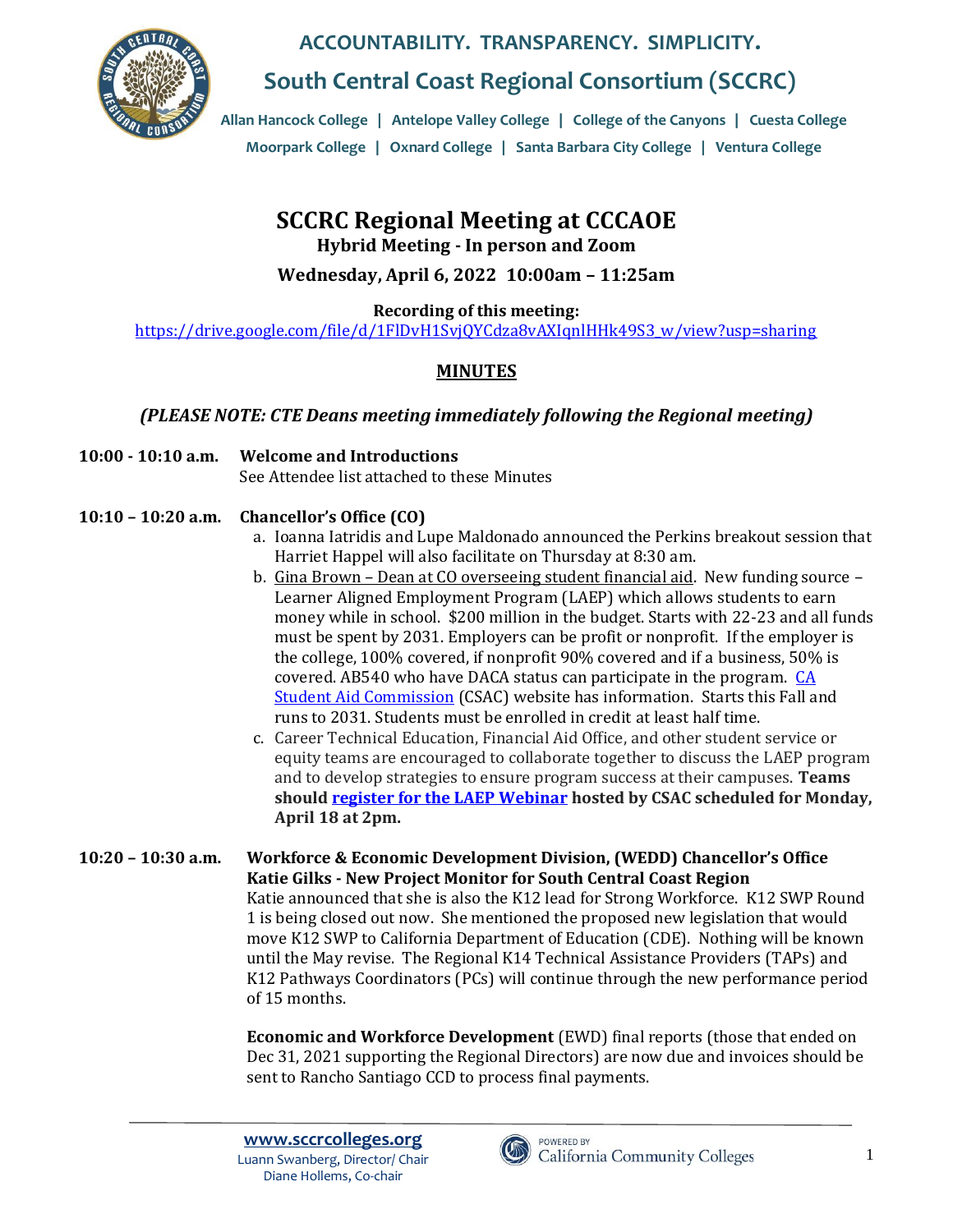In the Governor's proposal, there is language asking for EWD funding to be extended for another 5 years. The Chancellor's Office already had the funds to launch the EWD portion of the new Regional Collaboration and Coordination (RCC) grant.

Community College SWP and unspent funds for Rounds 1-4. The funds do not have to be sent back to the CO. Colleges can use the funds for particular projects. Add them to NOVA projects and add verbiage about what is planned for the use.

Perkins – the Comprehensive Local Needs Assessment (CLNA) plans that need to be uploaded to NOVA. Can be uploaded at the same time the District's Perkins 1C applications are submitted.

#### **10:30 – 10:35 a.m. Update on Regional Collaboration and Coordination (RCC) Grant**

- a. Status on the recruitment for the new Regional Executive Director (VCCCD to host) - Final interviews are scheduled for today.
- b. Update on Regional/College Employer Engagement—Harriet Happel and Robert Cabral stated that the matrix will be finalized today at the Deans meeting following the regional meeting. The matrix is based on the three goals of the RCC grant 1) increase work-based learning opportunities, 2) increase student employment outcomes, 3) increase responsiveness .
- c. RCC Grant Revisions: Due in NOVA by April 15, 2022.
- d. Grant Agreement: January 2022 to June 2025.

#### **10:35 - 10:45 a.m. Perkins 1C and CLNA (Comprehensive Local Needs Assessment) Update**

a. CLNA/Employer Engagement Workgroup Update

- Adele Hermann, Director of the Center for Excellence (COE) said that 114 people completed the survey and local analysis is available. She created a template that was sent to Robert & Harriet two weeks ago. The work group is developing narrative to explain it. It will be sent to correct stakeholders.
- Robert reported that the intent was to meet with Drew LaFave to create opening narrative for the regional report. The meeting had to be rescheduled. Drew's contact information will be added to the email and Adele is putting it in the chat. Andrew LaFave[: alafave@vcccd.edu](mailto:alafave@vcccd.edu)
- Harriet added that last time there were only 5 employers. This time there were 114. This CLNA is to document what we do as a region, but the most important thing is college local data from advisory committees.
- b. May 17, 2022 Local Application Deadline. Each District needs to complete and upload their CLNA prior to submitting their application in NOVA.

#### **10:45 – 11:15 a.m. Brief Report-Outs/Updates**

- a. California Community College Association for Occupational Education (CCCAOE)
	- PPT was shown and will be part of the minutes. Robert is the incoming President with Harriet as now the Communications Officer. Gary Quire is the new Regional VP.
	- Harriet mentioned the CCCAOE committees **Advocacy Committee** and AB 1705 will require every student to enroll in first semester to enroll in collegelevel English and Statistics. This includes CTE students. The committee is asking for amendments to this bill to lessen requirements for CTE pathway students.
	- Question asked about how the above will work with high school dual enrollment and also how would this impact adult learners.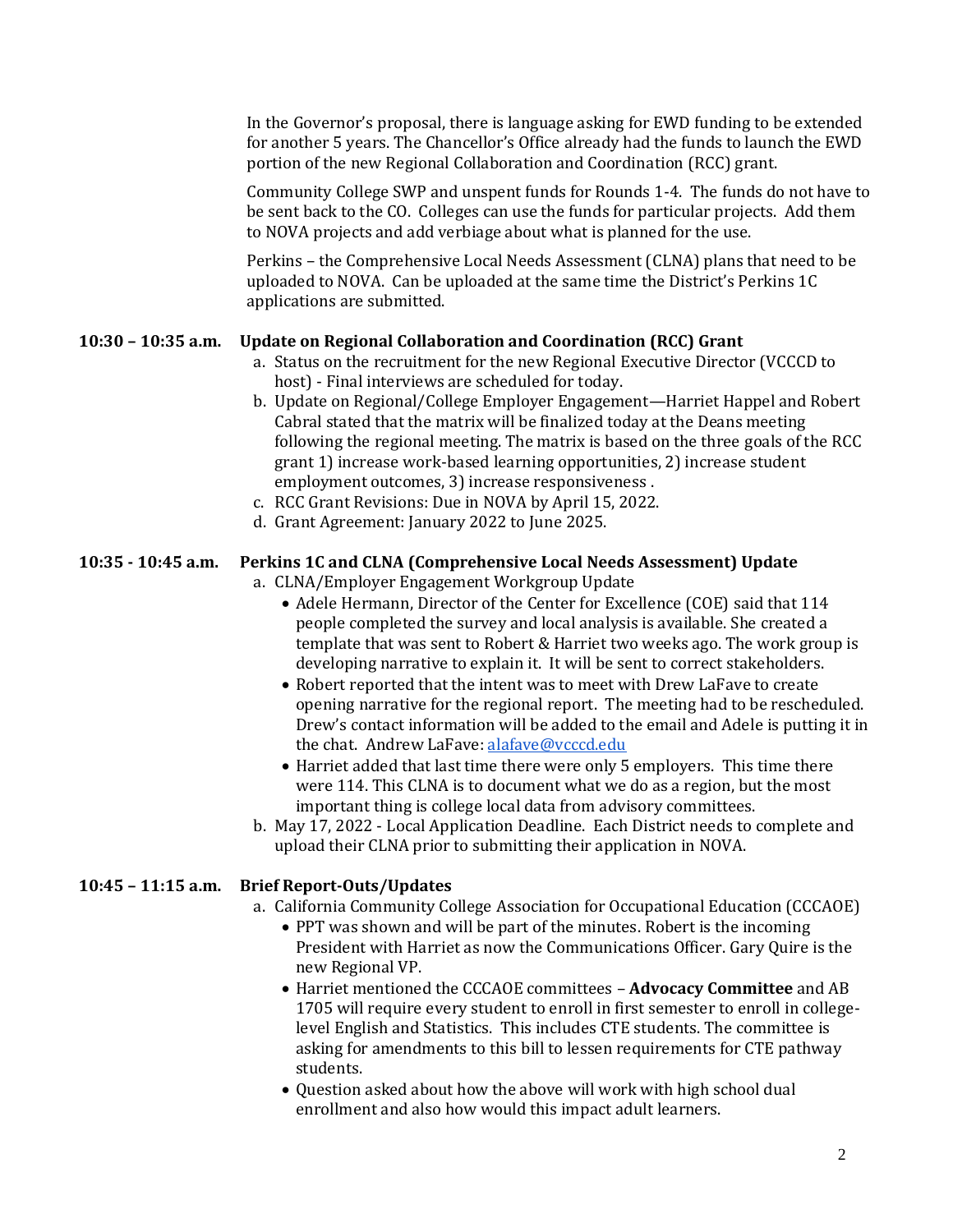

## **South Central Coast Regional Consortium (SCCRC)**

**Allan Hancock College** | **Antelope Valley College** | **College of the Canyons** | **Cuesta College Moorpark College** | **Oxnard College** | **Santa Barbara City College** | **Ventura College**

- Harriet explained about the **Membership Committee** that will look at how we engage with each other. There will be a survey that will help the committee focus on what is relevant to the field.
- b. CTE Faculty Liaisons: Nancy Jo Ward, CTE Faculty Liaison, AHC
	- 1. Role of the CTE Liaison
		- Roles are different at each college
		- Nancy Jo shares about CTE events and participates on college committees
			- o Allan Hancock College (AHC) students get extra credit for enrolling in Jobspeaker
	- Allan Hancock has an Innovation Fund with monies from several areas.
	- 2. Resources and Support:
		- CTE Coffee Hours
		- April 27, 2022 | 9:00am to 10:00am CTE Coffee Hour [Double Duty Gateway](https://us-east-2.protection.sophos.com/?d=zoom.us&u=aHR0cHM6Ly91czAyd2ViLnpvb20udXMvbWVldGluZy9yZWdpc3Rlci90WndzZC1HdnFqb3NFdHltXzNmM1E5WDRVMVRWZUJMbHgxWk4=&i=NWNhZjdhNmNjZDFmODAxNzdhYzFkYWJj&t=L3JaUk16bjJEQmtRMVBBZG1GaGRTRmNuOW0rTEFSa0dHU1JQcG56cENTYz0=&h=cedc0d87523b45ba8f00ac0e0928094b)  [Courses](https://us-east-2.protection.sophos.com/?d=zoom.us&u=aHR0cHM6Ly91czAyd2ViLnpvb20udXMvbWVldGluZy9yZWdpc3Rlci90WndzZC1HdnFqb3NFdHltXzNmM1E5WDRVMVRWZUJMbHgxWk4=&i=NWNhZjdhNmNjZDFmODAxNzdhYzFkYWJj&t=L3JaUk16bjJEQmtRMVBBZG1GaGRTRmNuOW0rTEFSa0dHU1JQcG56cENTYz0=&h=cedc0d87523b45ba8f00ac0e0928094b) - host Stephanie Clark. Register for Double Duty Gateway Courses
		- CTE Leadership Committee will host one more Coffee Hours event hosted by Sharon Sampson. Date and Time to be determined.
		- [Career Noncredit Education](https://us-east-2.protection.sophos.com/?d=asccc.org&u=aHR0cHM6Ly93d3cuYXNjY2Mub3JnL2V2ZW50cy8yMDIyLTA1LTEyLTE2MDAwMC0yMDIyLTA1LTE0LTIyMDAwMC8yMDIyLWNhcmVlci1hbmQtbm9uY3JlZGl0LWVkdWNhdGlvbi1pbnN0aXR1dGUtaHlicmlk&i=NWNhZjdhNmNjZDFmODAxNzdhYzFkYWJj&t=Zm1xR1QwYk40R1lwZHd4aG45S0ZSUGpySXcyV3VCVVFPemg0dktPdEFIOD0=&h=cedc0d87523b45ba8f00ac0e0928094b) Institute May 12-14, 2022 Westin South Coast Plaza
		- Academic Senate for California Community Colleges (ASCCC) sponsored events:
			- [Spring Plenary Session](https://us-east-2.protection.sophos.com/?d=asccc.org&u=aHR0cHM6Ly93d3cuYXNjY2Mub3JnL2V2ZW50cy9hcHJpbC03LTIwMjItOTAwYW0vMjAyMi1zcHJpbmctcGxlbmFyeS1zZXNzaW9uLWh5YnJpZC1ldmVudA==&i=NWNhZjdhNmNjZDFmODAxNzdhYzFkYWJj&t=OVkwZnB3KzlZb2QyR2NBb01nMXI5LzB5eWc5T0hqSG9weWJ1OUVlcXQrZz0=&h=cedc0d87523b45ba8f00ac0e0928094b) Hybrid Event April 7-9, 2022
			- [Faculty Leadership Institute](https://us-east-2.protection.sophos.com/?d=asccc.org&u=aHR0cHM6Ly93d3cuYXNjY2Mub3JnL2V2ZW50cy8yMDIyLTA2LTE2LTE2MDAwMC0yMDIyLTA2LTE4LTIyMDAwMC8yMDIyLWZhY3VsdHktbGVhZGVyc2hpcC1pbnN0aXR1dGUtaHlicmlkLWV2ZW50LXN1YmplY3Q=&i=NWNhZjdhNmNjZDFmODAxNzdhYzFkYWJj&t=R1IwWFdmanFyMHdibjAyTEhRYktadS9MdmNxNzFLTHlTNE5SckxVVWxFVT0=&h=cedc0d87523b45ba8f00ac0e0928094b) Hybrid Event June 15-18, 2022
			- [Curriculum Institute](https://us-east-2.protection.sophos.com/?d=asccc.org&u=aHR0cHM6Ly93d3cuYXNjY2Mub3JnL2V2ZW50cy8yMDIyLTA3LTA2LTE5MDAwMC0yMDIyLTA3LTA5LTIxMDAwMC8yMDIyLWN1cnJpY3VsdW0taW5zdGl0dXRlLWh5YnJpZC1ldmVudC1zdWJqZWN0LWNoYW5nZQ==&i=NWNhZjdhNmNjZDFmODAxNzdhYzFkYWJj&t=OWlrdVJYWHJxYXcvK24rUnhHRld0Uis0L1VLWXBFdXVoNk5tOFNqVUl1RT0=&h=cedc0d87523b45ba8f00ac0e0928094b) Hybrid Event July 6-9, 2022
	- c. Contract Education/Short-Term Training—Dave Teasdale
		- 1. Workgroup update finishing up the Toolkit and revamping the survey. Next meeting will be on 4/14. There is funding to support not-for-credit training.
		- 2. Blog post that highlights the collaborative work of our statewide Contract Education practitioners [https://upskillcablog.com/how-the-community-college-etp-collaborative-](https://upskillcablog.com/how-the-community-college-etp-collaborative-responded-to-support-businesses-affected-by-covid/)

[responded-to-support-businesses-affected-by-covid/.](https://upskillcablog.com/how-the-community-college-etp-collaborative-responded-to-support-businesses-affected-by-covid/) 

3. "Virtual Contract Education Summit 2022" Thursday, April 21, 22 9 - 2 pm Click on the link to register: (both Dave Teasdale and John Milburn will be presenting) [https://www.eventbrite.com/e/virtual-contract-education-summit-2022-on-](https://nam12.safelinks.protection.outlook.com/?url=https%3A%2F%2Fwww.eventbrite.com%2Fe%2Fvirtual-contract-education-summit-2022-on-42122-tickets-198419045707&data=04%7C01%7Cfbriley%40MTSAC.EDU%7Cd92389a952684c2ce1ca08da06a675db%7Ccc4d4bf20a9e4240aedea7d1d688f935%7C0%7C0%7C637829609869470803%7CUnknown%7CTWFpbGZsb3d8eyJWIjoiMC4wLjAwMDAiLCJQIjoiV2luMzIiLCJBTiI6Ik1haWwiLCJXVCI6Mn0%3D%7C3000&sdata=qPk%2BzQngGUE4KbQUYkuPhXdCthJ2s5Rr3%2FBA5WE%2FP8E%3D&reserved=0)

[42122-tickets-198419045707](https://nam12.safelinks.protection.outlook.com/?url=https%3A%2F%2Fwww.eventbrite.com%2Fe%2Fvirtual-contract-education-summit-2022-on-42122-tickets-198419045707&data=04%7C01%7Cfbriley%40MTSAC.EDU%7Cd92389a952684c2ce1ca08da06a675db%7Ccc4d4bf20a9e4240aedea7d1d688f935%7C0%7C0%7C637829609869470803%7CUnknown%7CTWFpbGZsb3d8eyJWIjoiMC4wLjAwMDAiLCJQIjoiV2luMzIiLCJBTiI6Ik1haWwiLCJXVCI6Mn0%3D%7C3000&sdata=qPk%2BzQngGUE4KbQUYkuPhXdCthJ2s5Rr3%2FBA5WE%2FP8E%3D&reserved=0)

- d. Career Connect Update from Margaret Lau, Dean of Academic Affairs, Allan Hancock College[: Round 6 Regional Career Connect Project Management Plan.](https://sccrcolleges.org/wp-content/uploads/2022/04/AHC-Career-Connect-Proj-Mgmt-Progress-Report-Jan-Mar-2022.pdf)
- e. Center of Excellence—
	- Statewide project-- Adele Hermann is working with Irene Ornelas on a study for mental and behavioral health. Just wrapped up a Construction Report (working with Dave). Locally, she is working with Green Jobs. Adele will reach out to the deans looking at clean, green jobs. She has done some environmental scans to onboard the new Executive Director.
- f. Joint Special Population Advisory Committee [\(JSPAC\)](http://www.jspac.org/) no update

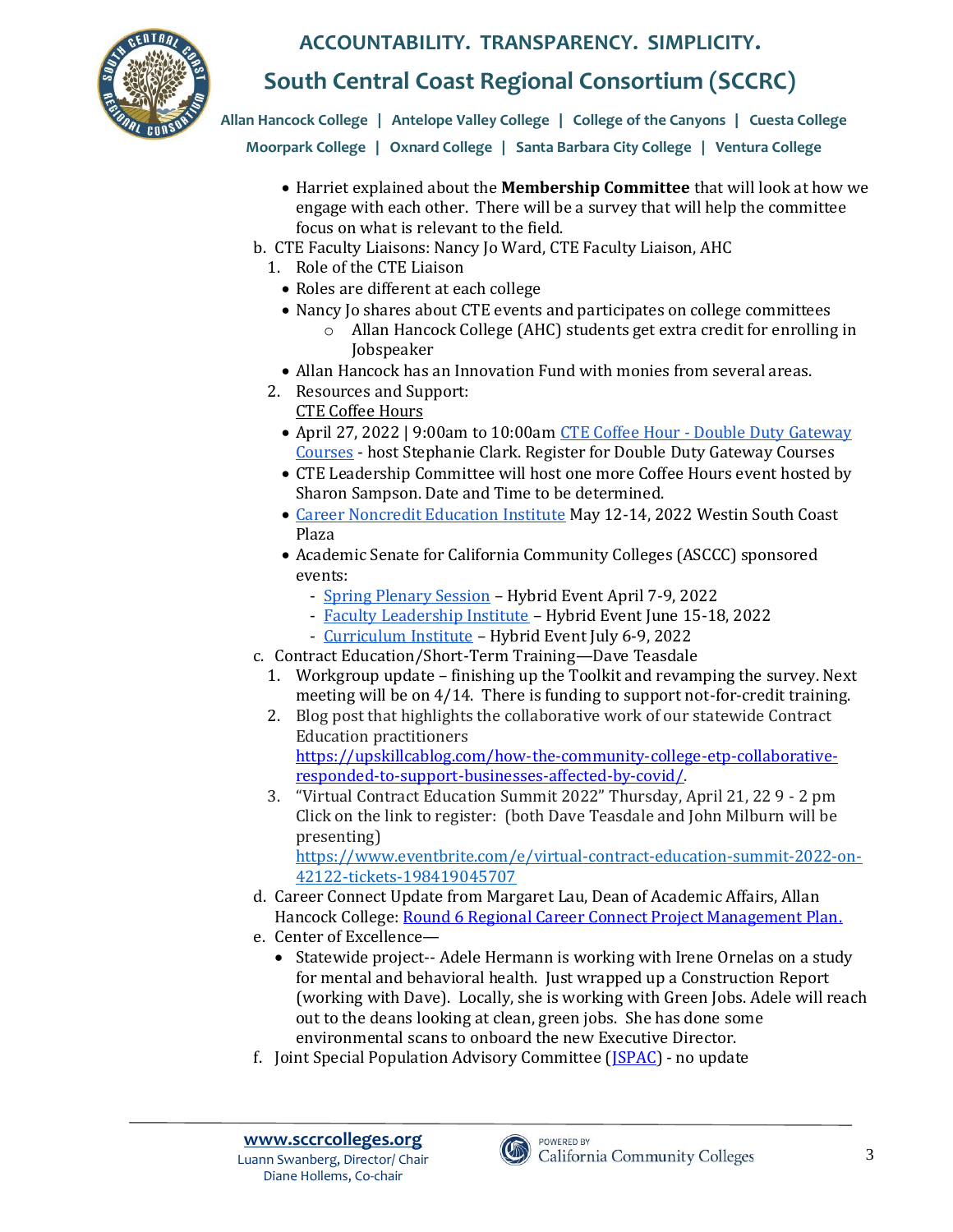- g. Regional Chairs (RC) Update:
	- 1. Work with other RCs about extending Round 1-5. Harriet shared that COC got an extension to August 30. Funds just have to be encumbered. Everything must be spent by October. Funds on Round 7 will be withheld until spending completed from rounds 1-5.
	- 2. The [California Workforce Pathways Joint Advisory Committee \(CWPJAC\)](https://www.cde.ca.gov/ci/ct/gi/workpathjac.asp) plans to address workforce pathways to support California's regional economies. Committee of leaders from CDE and the Chancellor's Office. [Public Meeting Notice and Agenda, March 25, 2022/](https://www.cde.ca.gov/ci/ct/gi/agendamarch2022.asp) [March 25, 2022 Video](https://www.youtube.com/watch?list=PLgIRGe0-q7SatdvaNzOSSRDVX3NwRIhv3&v=GPX6DL9etgk)  [Recording \(Video; 1:47:47\)](https://www.youtube.com/watch?list=PLgIRGe0-q7SatdvaNzOSSRDVX3NwRIhv3&v=GPX6DL9etgk)
		- Update on CTE State Plan
			- Two regional presentations (College to Career Readiness and Alliance in Education Partnership). Additional details in **Other Updates/ Announcements/ Upcoming Events** section below.

#### **11:15 – 11:20 a.m. Strong Workforce Program Update**

- a. Community College Strong Workforce Program
- b. K12 Strong Workforce Program
	- Giselle Bice highlighted the work of the Pathway Coordinators, especially Diane Walker's work in presenting workshops for students.
	- Christine Petrone has been working with the middle and high schools.
	- Anthony Marenco in Ventura has been doing dual enrollment/articulation work.
	- Justine Cubbage has been working on cleaning up coding.
	- Giselle updated the CTE mapping project. There will be a June summit meeting to create onboarding for counselors.

#### **11:20 - 11:25 a.m. Regional Program Recommendations/Notices of Intent**

- a. There are 9 new Recommended Programs since our regional meeting (see below). All are listed on the SCCRC website under **RECOMMENDED PROGRAMS**. All can be viewed in full a[t www.regionalcte.org.](http://www.regionalcte.org/)
- b. Notices of Intent (NOI)- There were 8 new NOIs submitted since our last meeting. All can be viewed [HERE.](https://docs.google.com/spreadsheets/d/1pIPRznh_q6dRYsZNs0ZgAMNH4fUboogeWdkJ06D5wBI/edit?usp=sharing)We've updated our [NOI form](https://docs.google.com/forms/d/e/1FAIpQLSfcBnGn4yWkZxscCDkZ48Xv2yPtxQokiIpLDdyMxz9yJCu4ew/viewform?usp=sf_link) (*located on our website's [Program Recommendations](https://sccrcolleges.org/program-recommendations/submission-process/) page*).
- c. Once the new Executive Director is on board, the Program Recommendation process for the region will be revisited.

| <b>Recommended Programs:</b>                                                                                                     | <b>College</b>          | <b>Submitted by</b>  | <b>Date Recommended</b> |  |  |  |
|----------------------------------------------------------------------------------------------------------------------------------|-------------------------|----------------------|-------------------------|--|--|--|
| <b>CNC Machinist COA*</b>                                                                                                        | Ventura College         | John Clark           | 3/18/22                 |  |  |  |
| <b>CNC Machine Operator COA**</b>                                                                                                | Ventura College         | John Clark           | 3/18/22                 |  |  |  |
| <b>Graphic Design COA</b>                                                                                                        | <b>Moorpark College</b> | <b>Mary Rees</b>     | 3/18/22                 |  |  |  |
| <b>UI/UX Design Basics COA</b>                                                                                                   | Moorpark College        | Mary Rees            | 3/17/22                 |  |  |  |
| <b>Web Design Basics COA</b>                                                                                                     | Moorpark College        | Mary Rees            | 3/17/22                 |  |  |  |
| <b>Animation Basics COA</b>                                                                                                      | <b>Moorpark College</b> | Mary Rees            | 3/17/22                 |  |  |  |
| <b>BioTechnology Media Design COA</b>                                                                                            | Moorpark College        | <b>Mary Rees</b>     | 3/17/22                 |  |  |  |
| <b>Child Development and Family Studies, AA</b>                                                                                  | Cuesta College          | Monica Fiscalini     | 3/17/22                 |  |  |  |
| <b>Legal Secretary COA</b>                                                                                                       | <b>Oxnard College</b>   | <b>Shannon Davis</b> | 3/17/22                 |  |  |  |
| *Machinist program should be Certificate of Achievement: 8 to fewer than 16 semester (or 16 to fewer than 24 quarter) units (B). |                         |                      |                         |  |  |  |
| ** Machine Operator program should be Certificate of Achievement: 16 or greater (or 24 or greater quarter) units (C.             |                         |                      |                         |  |  |  |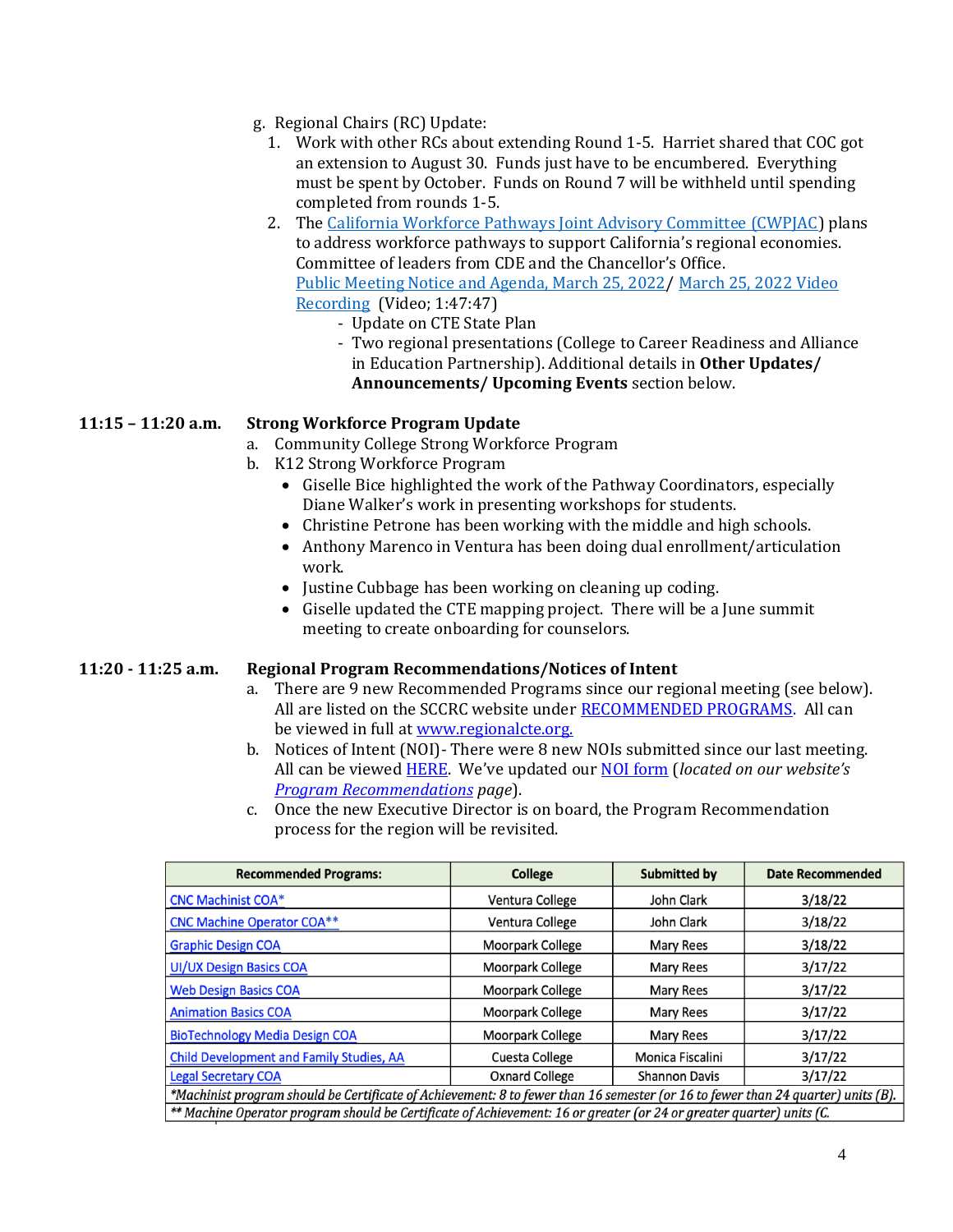

**South Central Coast Regional Consortium (SCCRC)**

**Allan Hancock College** | **Antelope Valley College** | **College of the Canyons** | **Cuesta College Moorpark College** | **Oxnard College** | **Santa Barbara City College** | **Ventura College**

#### **• Santa Barbara City College**  *CTE Deans meeting immediately followed the Regional meeting to finalize the Employer Engagement Matrix)*

### **Other Updates/Announcements/Upcoming Events**

- a. Got news/events to share? Submit t[o amanda.j58@gmail.com](mailto:amanda.j58@gmail.com) with details.
- b. Th[e](https://www.cde.ca.gov/ci/ct/gi/workpathjac.asp) [California Workforce Pathways Joint Advisory Committee \(CWPJAC\)](https://www.cde.ca.gov/ci/ct/gi/workpathjac.asp)
	- **Agenda included:**
		- **California State Plan for CTE:** Update/summary on California State Plan for Career Technical Education focus groups/study sessions and outline of California State Plan for Career Technical Education by Jobs For the Future Staff.
		- **Two Regional Panels (starts and 22:11 into the recording)**
			- **College and Career Readiness** (San Diego/Imperial Region): Presented by the Regional K14 Technical Assistance Provider and the Integrated Curriculum Coordinator at the San Diego County Office of Education
			- **Alliance in Education Partnership** [\(https://www.sbcalliance.org\)](https://www.sbcalliance.org/) (Inland Empire/Desert Region): Presented by the Regional Chair of the IEDR and Assistant Superintendent of San Bernardino Superintendent of Schools) **Sample Resources:**
				- [Micro-Internship Toolkit](https://www.sbcalliance.org/apps/pages/index.jsp?uREC_ID=1924871&type=d&pREC_ID=2098556) [Career Education Map](https://www.sbcalliance.org/apps/pages/index.jsp?uREC_ID=2245518&type=d&pREC_ID=2202995) [Program Finder](https://programfinder.com/)
- c. [California 2020-23 Federal Perkins V State Plan](https://1gz6c0efazm2o5698tl4pd5c-wpengine.netdna-ssl.com/wp-content/uploads/2021/12/perkinsstateplan2020-23-2.pdf)

The federal *Strengthening Career and Technical Education for the 21st Century Act* (Perkins V) legislation requires states to submit a State Plan to the U.S. Department of Education (ED). The plan describes what activities will be undertaken to improve, enhance, and expand high-quality Career Technical Education (CTE) programs throughout the State. On August 3, 2020, the ED approved California's Federal Perkins V State Plan.

- d. **Funding Opportunities**
	- i. **Regional K16 Education Collaboratives Grant Program** *Website Updates and Phase 1 Application Webinar***:** April 8, 2022 Time: 10:30 - 11:30 a.m. **Clic[k here](https://k16regionaleducationcollaboratives.cmail20.com/t/j-l-zhtujhd-drhhkldrud-j/) to register.**
- e. **[Regional Equity and Recovery Partnerships \(RERP\) Grant](https://cwdb.ca.gov/regional-equity-and-recovery-partnerships-grant-request-for-applications/) – Request for Applications** RERP Grants Supporting Regional Workforce Development Board and Community College

Consortia Partnership

 *Applications Due:* Friday, April 22, 2022, 3:00 PM (PST) *Award Announcement:* June 2022  *Grant Term:* December 1, 2022, through September 30, 2025

- f. **Upcoming SCCRC Regional Meeting dates**
	- [Apr 6 \(at CCCAOE\)](https://sccrcolleges.org/event/sccrc-regional-meeting-at-cccaoe-tbd/)
	- [May 20](https://sccrcolleges.org/event/sccrc-regional-meeting-6/)
	- June (Retreat) TBD

**QUESTION:** Interest in having the Executive Director of the [Fresno K16 Collaborative,](https://www.fresnohigheredforall.org/) [Karri Hammerstrom,](mailto:khammerstrom@mail.fresnostate.edu) do a presentation and Q and A for our region?

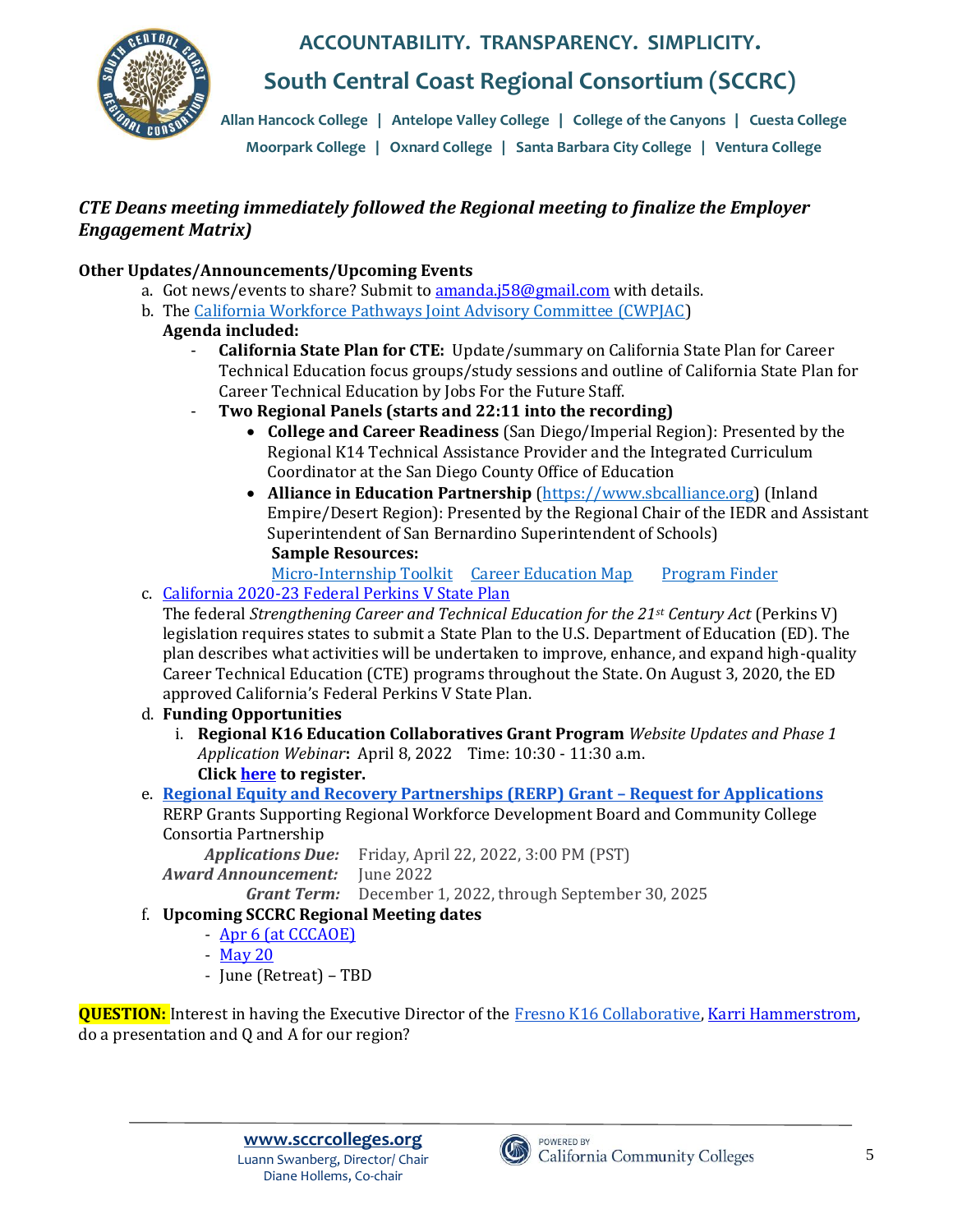### **REGIONAL MEETINGS & EVENTS**

All can be viewed on our website at<https://sccrcolleges.org/events-meeting-calendar/>

**\*NOTE:** *When submitting your events/meetings for posting on the SCCRC website, please indicate the intended audience—whether CC, K12, Industry, or any combo, and provide a short description.* 

#### **Regional Events**

- **April 6-8, 2022** California Community College Association for Occupational Education (CCCAOE) [Spring 2022 Conference](https://cccaoe.org/event/spring-2022-conference/)
- **April 6, 2022** CCC | Chancellor's Office System Webinars: Moving the Needle and Ensuring Equity in [Equal Employment Opportunities](https://vrccdn.cccco.edu/vrccdnpublic/email-campaigns/link-follows.html?&cn=Vision+in+Action+PDE&cs=VIAPDE+P2EChange+3%2F24%2F22&el=CO+System+Webinar&red%7Crect=https%3A%2F%2Fcccconfer.zoom.us%2Fwebinar%2Fregister%2FWN_ZyL5NL5XT_aW0XrPS6UicA)
- **April 15, 2022** 9 a.m. to 3 p.m. on April 15, April 22 and May 6. Take Action During Diversity, Equity, Inclusion and Accessibility (DEIA) Awareness Month - [Registration open for Pathways to Change / Change Regional Convenings.](https://vrccdn.cccco.edu/vrccdnpublic/email-campaigns/link-follows.html?&cn=Vision+in+Action+PDE&cs=VIAPDE+P2EChange+3%2F24%2F22&el=P2E+Registration&red%7Crect=https%3A%2F%2Fcaliforniacommunitycolleges.cventevents.com%2Fevent%2F829a9bdf-ee90-41cf-96ec-36867d154fec%2Fsummary%3FRefId%3DP2EChang) MORE INFORMATION AND UPDATES: [Pathways to Equity website.](https://vrccdn.cccco.edu/vrccdnpublic/email-campaigns/link-follows.html?&cn=Vision+in+Action+PDE&cs=VIAPDE+P2EChange+3%2F24%2F22&el=Pathways+to+Equity+website&red%7Crect=http%3A%2F%2Fwww.cccpathwaystoequity.com)
- **April 20, 2022** [CCC | Equitable Recovery in Action: Becoming Antiracist, Student Ready Institutions](https://vrccdn.cccco.edu/vrccdnpublic/email-campaigns/link-follows.html?&cn=Vision+in+Action+PDE&cs=VIAPDE+P2EChange+3%2F24%2F22&el=Equitable+Recovery&red%7Crect=https%3A%2F%2Fcccconfer.zoom.us%2Fwebinar%2Fregister%2FWN_8ovFHAKWTxa1Ku7JJxGp8Q)
- **April 21, 2022** [Contract Education ACHIEVES Summit 2022](https://1gz6c0efazm2o5698tl4pd5c-wpengine.netdna-ssl.com/wp-content/uploads/2021/12/Save-the-Date-CE-Summit-2022.docx) 9am-2pm
- **April 25-29, 2022** [Black Student Success Week](https://vrccdn.cccco.edu/vrccdnpublic/email-campaigns/link-follows.html?&cn=Vision+in+Action+PDE&cs=VIAPDE+P2EChange+3%2F24%2F22&el=Black+Student+Success+Week&red%7Crect=https%3A%2F%2Fwww.sdccd.edu%2Fabout%2Fdepartments-and-offices%2Fcommunications-and-public-relations%2Fnewscenter%2Farticles%2F2022%2Fblack-student-success-week-event.aspx)
- **May 4-5, 2022** [CCC | LGBTQ+ Summit 2022](https://vrccdn.cccco.edu/vrccdnpublic/email-campaigns/link-follows.html?&cn=Vision+in+Action+PDE&cs=VIAPDE+P2EChange+3%2F24%2F22&el=LGBTQ+Summit+2022&red%7Crect=https%3A%2F%2Fcccqsummit.blogspot.com%2F)
- **May 12-14, 2022** [Career Noncredit Education Institute](https://r20.rs6.net/tn.jsp?f=001fQ40aa5uS8iAAPnb5voRu2xAw18hDdT1far5NE68bGAbUV8W9cLcY9D9ROoEIFRfwqMeT41mGBdj1BdUyHHAInhU1Er87A5nrX3MbXZojFX1DLwMkU4a0d5Iii_MnG6_YaXuGT5Y5t3-hIz-YSZYcPb39h9z9-WUR68VeUvRzHZ0n3xYRQjLu5tOMCX-wcbjVLOtef3nDl96B7vzYViHKqa42VXJY9i8HXX3rEU3IZUZsmfyLKcrKw==&c=zC3-L7tzfDZZVuspS0R81r9Wz2SKqW-o3oC2ESPKqRGnIJ0thG6xgQ==&ch=jH4sNCV5WXHFdkhUyR34qk18jSsVhrCpf90UvOl-rjfeSVoYoB3DwQ==) Westin South Coast Plaza **Registe[r HERE](https://r20.rs6.net/tn.jsp?f=001fQ40aa5uS8iAAPnb5voRu2xAw18hDdT1far5NE68bGAbUV8W9cLcY9D9ROoEIFRfCCNqaj04h24gmVwo9eat-uwlJ7YcuM7MFOMzZNgPDlBre4KIMlE8MgCQzOaGIbwZJTC-KoO1UwLyMeC79ZBldsBRqnKv8b2DD0nZN5n8s-7s40i405MOD4Jg8YtP4R19SuOJ_wU3F57Sf939f71bf14mt2kBmVO2p5eXZBKP099z2J14HctqJItq2Y2HVCmbNbQUHKiFZqhq5UqV1BgDbvRKIRgMlzQW_2Dj2z9t8TMQsjn6SAZHRx7EwNqwg51viePAfcuBYG1ILuTxvz45FdPUETdXOimvsei29u5ZguE4vVlXx7mn66wxGR6sGEITKxBMOLzOt2Cgou56RAygn6pupiMt9u7RAifeOVBdgDdbhShPKNAAMSpKkMPcQPR9cRIE8VJMNBWam6P9wMCqYUhlEVyVf6i0paONbEOtBrkJ3gsOxT4y0LZVbao1YsooqArWDyQhrWQtEJRAu3AxAeKhX75jsoQk78VfFU1vHCl6-wcyktrh7zWTl7w2PRIkT0mEDh3RXaqsYZCi2wB8GQ==&c=zC3-L7tzfDZZVuspS0R81r9Wz2SKqW-o3oC2ESPKqRGnIJ0thG6xgQ==&ch=jH4sNCV5WXHFdkhUyR34qk18jSsVhrCpf90UvOl-rjfeSVoYoB3DwQ==)**

#### **HELPFUL LINKS AND INFORMATION**

**[Chancellor's Office Workforce and Economic Development \(WEDD\) Memos](https://www.cccco.edu/About-Us/Chancellors-Office/Divisions/Workforce-and-Economic-Development/WEDD-Memos)**

#### **[Chancellor's Office WEDD Webinars](https://www.cccco.edu/About-Us/Chancellors-Office/Divisions/Workforce-and-Economic-Development/WEDD-Webinars)**

#### **Chancellor's Office Vision Resource Center <https://visionresourcecenter.cccco.edu/>**

#### **Community College and/or K12 Strong Workforce Listserv's**

Go to the following links to subscribe to the Chancellor's Office Community College and/or K12 Strong Workforce Program listservs. (Please note that there have been issues with the maintenance of these lists.)

**<http://subscribe.wfd.strongworkforce.net/>**

**<http://subscribe.k12.strongworkforce.net/>**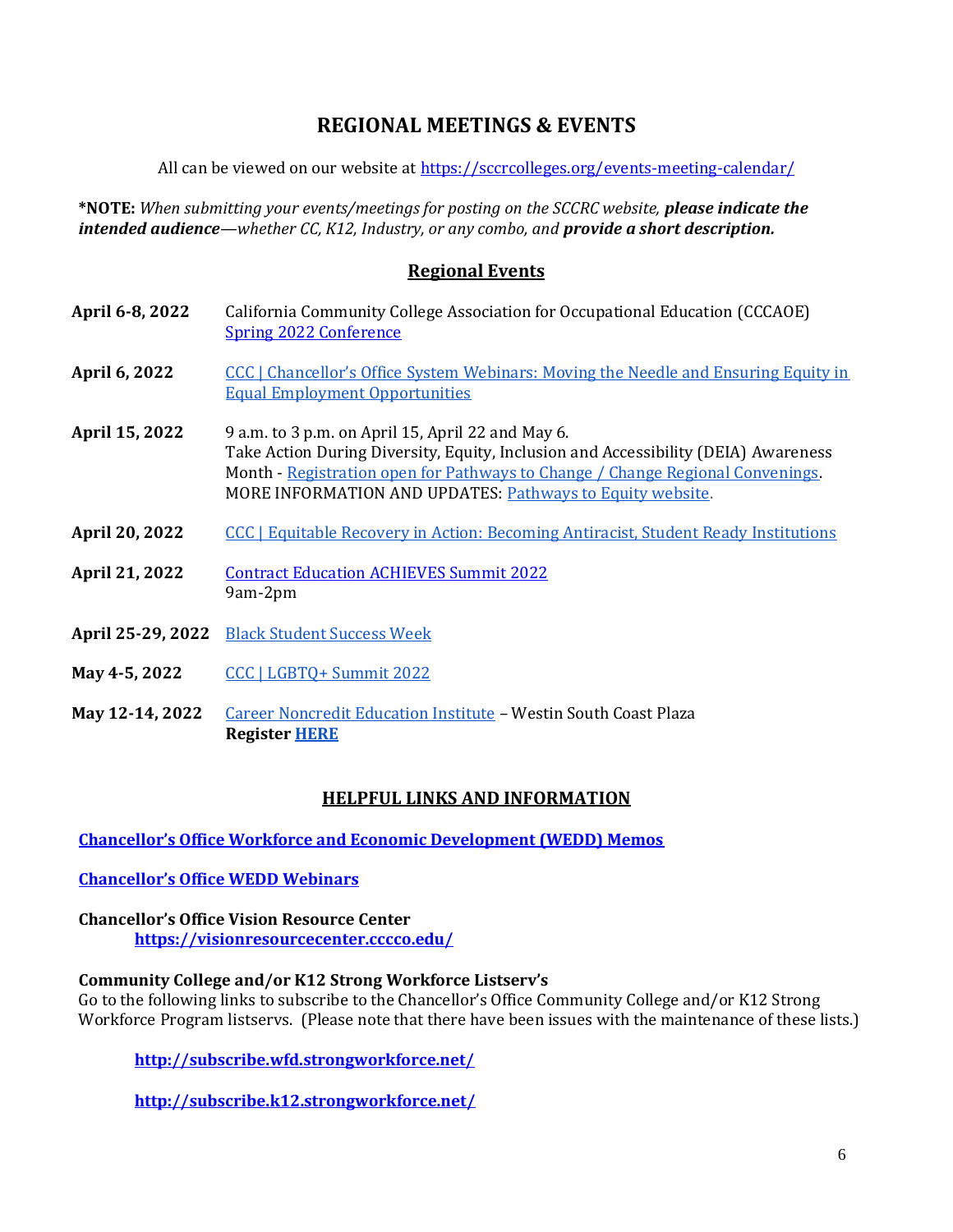

## **South Central Coast Regional Consortium (SCCRC)**

**Allan Hancock College** | **Antelope Valley College** | **College of the Canyons** | **Cuesta College Moorpark College** | **Oxnard College** | **Santa Barbara City College** | **Ventura College**

### **Chancellor's Office System Webinars**

Recordings of Chancellor's Office System Webinars, and any related materials, can be found in the Vision Resource Center by following the steps below:

- Log in to the Vision Resource Center at<https://visionresourcecenter.cccco.edu/login> (or create an account to get started)
- After logging in, under the "Communities" menu, visit "All Communities" and look for "CCC | Webinars, Conferences, and Events"
- Select the community and then click "Join Community" to access the content**.**

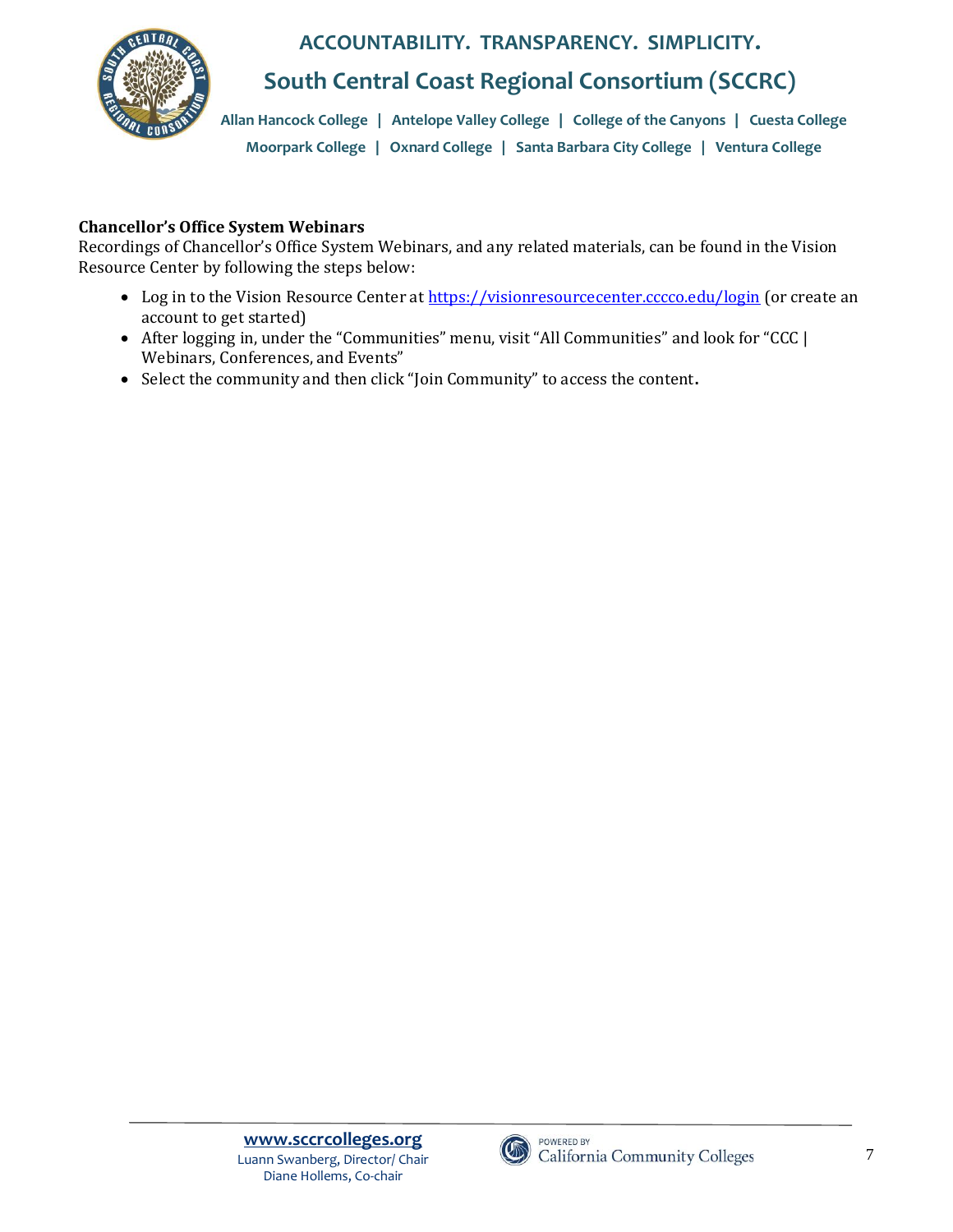

**SCCRC Regional Meeting at CCCAOE Wednesday, April 6, 2022 10:00am - 11:25am Attendees (remote attendees shaded)**

|                  | $\checkmark$ | <b>Name</b>        | <b>Email</b>                     | <b>Job Title</b>                                                    | <b>Agency</b>                     |
|------------------|--------------|--------------------|----------------------------------|---------------------------------------------------------------------|-----------------------------------|
| $\mathbf{1}$     |              | Bormann, Greg      | gbormann@avc.edu                 | Dean of CTE                                                         | Antelope Valley College           |
| $\overline{2}$   | $\checkmark$ | Cabral, Robert     | rcabral@vcccd.edu                | iDean of Student Learning                                           | Moorpark College                  |
| $\mathbf{3}$     | $\checkmark$ | Happel, Harriet    | harriet.happel@canyons.edu       | Dean, CTE                                                           | College of the Canyons            |
| $\overline{4}$   | $\checkmark$ | Hart, Adam         | ahart@vcccd.edu                  | Professor                                                           | Oxnard College                    |
| 5                | $\checkmark$ | Hart, Cathy        | chart8@avc.edu                   | Interim Dean (SWP & Perkins)                                        | Antelope Valley College           |
| $\boldsymbol{6}$ | $\checkmark$ | Hess, Trevor       | trevorhess@yahoo.com             | Counselor                                                           | Moorpark College (VCCCD)          |
| $\overline{7}$   | $\checkmark$ | Hoffman, Mike      | mhoffman@vcccd.edu               | <b>Grant Director</b>                                               | Moorpark College                  |
| 8                | $\checkmark$ | Lau, Margaret      | margaret.lau@hancockcollege.edu  | Dean, Academic Affairs                                              | Allan Hancock College             |
| 9                | $\checkmark$ | Medina, Janine     | janine medina@cuesta.edu         | <b>Grants &amp; Special Prog Coordinator</b>                        | Cuesta College                    |
| $10\,$           | $\checkmark$ | Mendoza, Cintia    |                                  | cintia.mendoza@hancockcollege.ed Strong Workforce Grant Coordinator | Allan Hancock College             |
| 11               | $\checkmark$ | Ortega, Giovanni   | gortega@vcccd.edu                | Acting CTE Director                                                 | Oxnard College                    |
| 12               |              | Phillippe, Monica  | monica.phillippe@oxnardunion.org | Director of Career Education                                        | Oxnard Union High School District |
| 13               | $\checkmark$ | Rivas, Sara        | srivas7@avc.edu                  | Job Placement Specialist                                            | <b>AVC</b>                        |
| 14               | $\checkmark$ | Senesac, Ray       | ray.senesac@oxnardunion.org      | <b>CTE Program Specialist</b>                                       | Oxnard Union HSD                  |
| 15               | $\checkmark$ | Stokes, John       | jstokes@cuesta.edu               | <b>CTE Liaison</b>                                                  | Cuesta College                    |
| 16               | $\checkmark$ | Swanberg, Luann    | Irswanberg@pipeline.sbcc.edu     | Director/Chair SCCRC                                                | Santa Barbara City College        |
| 17               | $\checkmark$ | Trefts, Shannon    | strefts@vcccd.edu                | Career Counselor                                                    | Oxnard College                    |
| 18               | $\checkmark$ | Walker, Diane      | dwalker@avhsd.org                | Dir. Ind Liaison & Post-Sec Partners.                               | Antelope Valley Union HS District |
| 19               | $\checkmark$ | Wallace, Justin    | Justin.Wallace@canyons.edu       | Director, Business Partnerships & Workford College of the Canyons   |                                   |
| 20               | $\checkmark$ | Ward, Nancy Jo     | nward@hancockcollege.edu         | Assoc. Prof., Graphics                                              | Allan Hancock College             |
| 21               | ✓            | Weaver, Timothy    | tweaver@vcccd.edu                | Professor                                                           | Moorpark College                  |
| 22               | $\checkmark$ | Bice, Giselle      | giselle.bice@canyons.edu         | Manager, K-14 TAP                                                   | SCCRC (at College of the Canyons) |
| 23               | $\checkmark$ | Chacko, Vins       | guest                            |                                                                     | De Anza Community College         |
| 24               | $\checkmark$ | Duenas, Felicia    | fduenas@vcccd.edu                | Dean                                                                | Ventura College                   |
| 25               | $\checkmark$ | Eurman, Valerie    | vseurman@pipeline.sbcc.edu       | <b>CTE Career Counselor</b>                                         | <b>SBCC</b>                       |
| 26               | $\checkmark$ | Gilks, Katie       | kgilks@cccco.edu                 | CO SCCRC monitor                                                    | Chancellor's Office               |
| 27               | $\checkmark$ | Hermann, Adele     | ahermann@vcccd.edu               | Director                                                            | Center of Excellence              |
| 28               | $\checkmark$ | Hollems, Diane     | diane.hollems@gmail.com          | Co-Chair                                                            | <b>SCCRC</b>                      |
| 29               | $\checkmark$ | LaFave, Andrew     | alafave@vcccd.edu                | Research Analyst                                                    | <b>VCCCD</b>                      |
| 30               | $\checkmark$ | Lake, Amanda       | amanda.j58@gmail.com             | <b>SCCRC Coordinator</b>                                            | <b>SCCRC</b>                      |
| 31               | $\checkmark$ | Madrid, Jennifer   | jennifer madrid@cuesta.edu       | Fiscal Analyst                                                      | Cuesta College                    |
| 32               | $\checkmark$ | Maguire, Christina | cjmaguire@pipeline.sbcc.edu      | Internship Coordinator, CTE Focus                                   | Santa Barbara City College        |